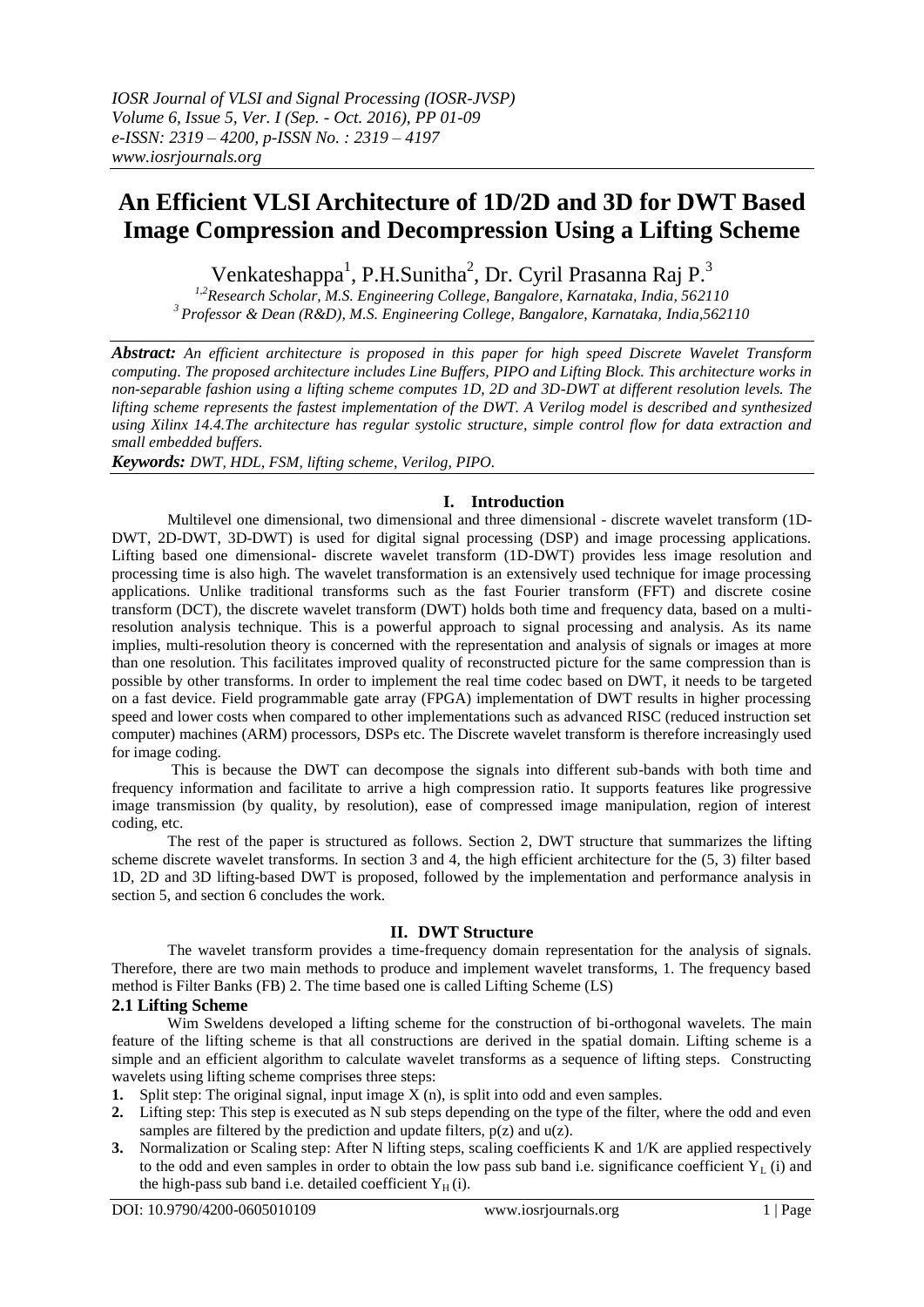

**Figure 1:** Forward Lifting Scheme using 5/3 wavelets transform

Fig.1 shows the lifting scheme of wavelet filter computing one dimension signal. The inverse transform could easily be found by exchanging the sign of the predict step and the update step and applying all operations in reverse order as shown in Fig. 2.



**Figure 2:** Backward Lifting Scheme using 5/3 wavelets transform

Lifting based Inverse transform (IDWT) is simple and involves the reversal of the order of operations in DWT. Therefore the same resources can be reused to define a general programmable architecture for forward and inverse DWT.

#### **2.2 General Algorithm of Lifting Based, 5/3 Wavelets Transform :**

The word prediction is used here because P function predicts odd samples using even samples, defined in the equation P1. The difference between this prediction and the actual value of odd sample creates the high frequency part of the signal which is called "detail" coefficients (*d*), defined in the equation D.

Then update function, defined in equation U1, is applying on detail signal and combining the result with even samples update them so that the output coefficients (s) have the desired properties. Usually the desired properties of 's' are the same as the properties of input signal  $(x)$  but with half size. So the *s* signal is an approximation for *x* and is called significance coefficient, defined in equation S.

The lifting steps lead to the following equations:

| P1 | $Y_{i,2j+1} = a \times \left( X_{i,2j} + X_{i,2j+2} \right) + X_{i,2j+1}$ | ; $0 \le i \le N-1, 1 \le 2j+1 \le N-2$ |
|----|---------------------------------------------------------------------------|-----------------------------------------|
| U1 | $Y_{i,2j} = b \times \left( Y_{i,2j-1} + Y_{i,2j+1} \right) + X_{i,2j}$   | ; $0 \le i \le N-1, 2 \le 2j \le N-3$   |

| D | $Z_{i,2j}^* = k \times (Z_{i,2j})$ ; $0 \le i \le N-1$ , $0 \le 2j \le N-1$            |
|---|----------------------------------------------------------------------------------------|
| S | $Z_{i,2j+1}^* = k^{-1} \times (Z_{i,2j+1})$ ; $0 \le i \le N-1$ , $1 \le 2j+1 \le N-2$ |

Where,  $N - size$  of the cell (Number of pixels)  $(i, j)$  – (row, column)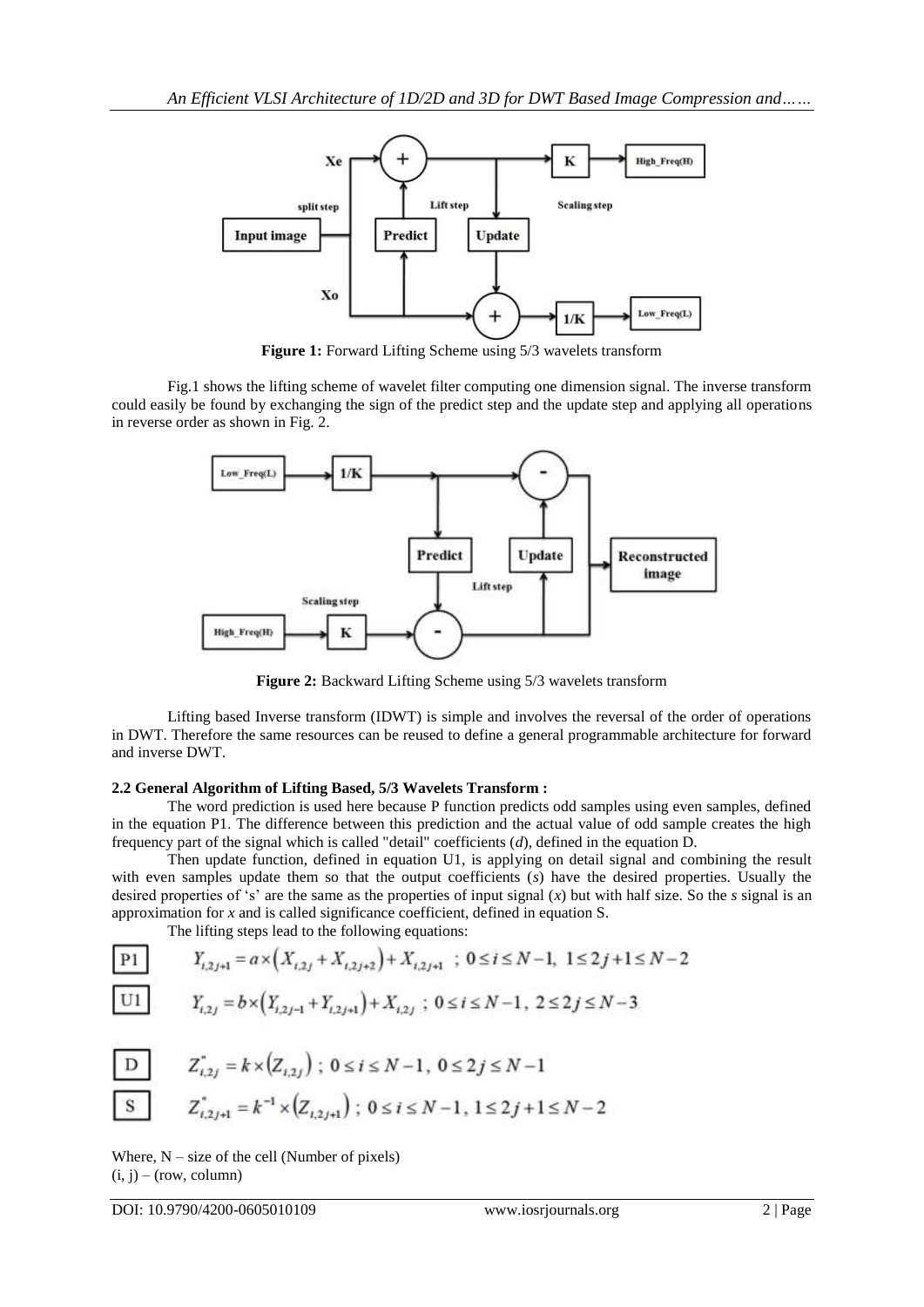| <b>THURE I</b> . I HIGHS and CO CHICICIII TOL 2/2 THAY CIGG THANSIONIN |                            |  |  |  |  |  |  |  |  |
|------------------------------------------------------------------------|----------------------------|--|--|--|--|--|--|--|--|
| <b>Filters for 5/3 wavelets transform</b>                              | Co-efficient               |  |  |  |  |  |  |  |  |
| Prediction first filter                                                | $a \approx -1.58613432$    |  |  |  |  |  |  |  |  |
| Update first filter                                                    | $b \approx -0.05298011854$ |  |  |  |  |  |  |  |  |
| Scaling (Normalization filter)                                         | $k \approx 1.149604398$    |  |  |  |  |  |  |  |  |

**Table 1:** Filters and Co-efficient for 5/3 Wavelets Transform

Filters and co-efficient used in the scheme are defined in the Table 1.

#### **III. Proposed Algorithm of 5/3 Wavelets Based Dwt**

The proposed work is specialized for the DWT 5/3 wavelet in lifting scheme implementation. "X" be the input image, which has predefined pixels.

Let,  $X = [X (1), X (2) \dots X (2n)]$  be an array of length 2n

In this work we begin with the "poly-phase decomposition," splitting *X* into two sub-bands, each of length *N*. the original signal i.e. input image pixels are split into even and odd pixels in split step of the design.

 $Xo = [X (1), X (3), X (5) ... X (2n-1)]$ 

 $Xe = [X (2), X (4), X (6) ... X (2n)]$ 

There are four stages in the lifting scheme architecture which is summarized by the equations as follows:

 $P_1(n) = Xo(n) + a (Xe(n) + Xe(n+1))$ 

 $U_1(n) = Xe(n) + b (P1(n) + Xe (n+1))$ 

 $dc(n) = k * P1(n)$ 

 $sc(n) = 1/k * U1(n)$ 

 $P_1(n)$  and  $U_1(n)$  are scaled by the constant K and  $K^{-1}$  respectively, for normalizing their magnitude. Filter coefficient are described in table 1. The inverse transform is done by performing the lifting steps in the reverse order and with a, b and k negated.





**Figure 3:** Top level architecture of 1D-DWT

Architecture of 1D-DWT consist of clock and reset as control inputs and even\_in[7:0] and odd\_in[7:0] as even and odd pixels extracted from input image. Output signal are Detailed co-efficient dc\_out1[27:0] and dc\_out2[27:0], significance co-efficient sc\_out1[23:0] and sc\_out2[23:0].

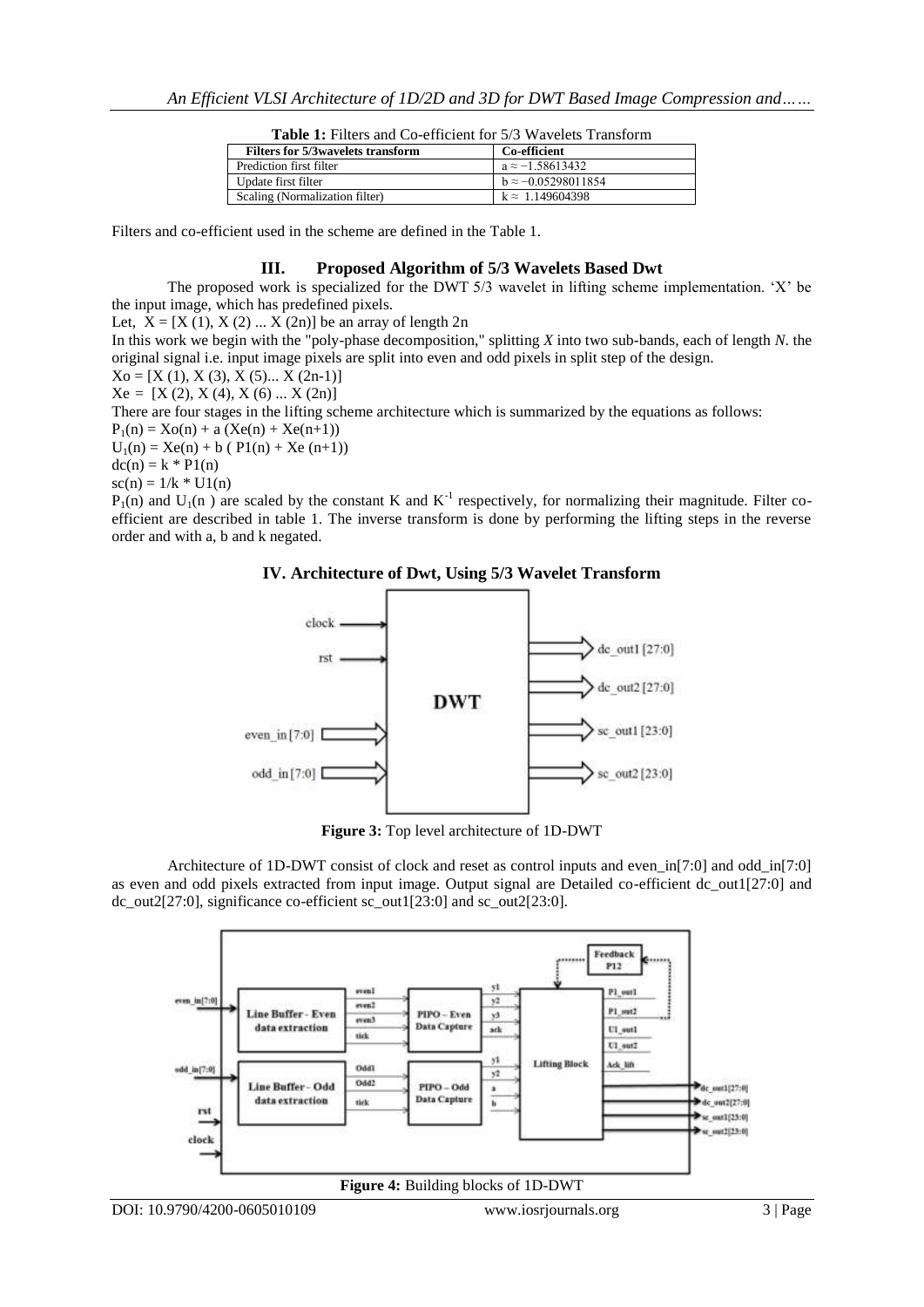Proposed architecture of DWT consist of two line buffers, one for even data extraction and one for odd data extraction, two PIPO"s to capture the data, a lifting block with 5/3 wavelet transform as shown in the figure 4. To compute N point 1D-DWT it takes N/2 cycles.



**Figure 5:** Architecture of 2D- DWT

1D-DWT is the basic functional unit of 2D-DWT and 3D-DWT. 2D-DWT does row operation and column operation as well. Whereas 1D-DWET does only column operation as shown in the figure 4. dc\_out1[27:0] and dc\_out2[27:0] are low frequency bands and sc\_out1[23:0], are sc\_out2[23:0] are high frequency bands, are separated from input samples by 1D-DWT. These are again spitted in to LL, LH, HL and HH by 2D-DWT as shown in the figure 5.



**Figure 6:** Architecture of 3D-DWT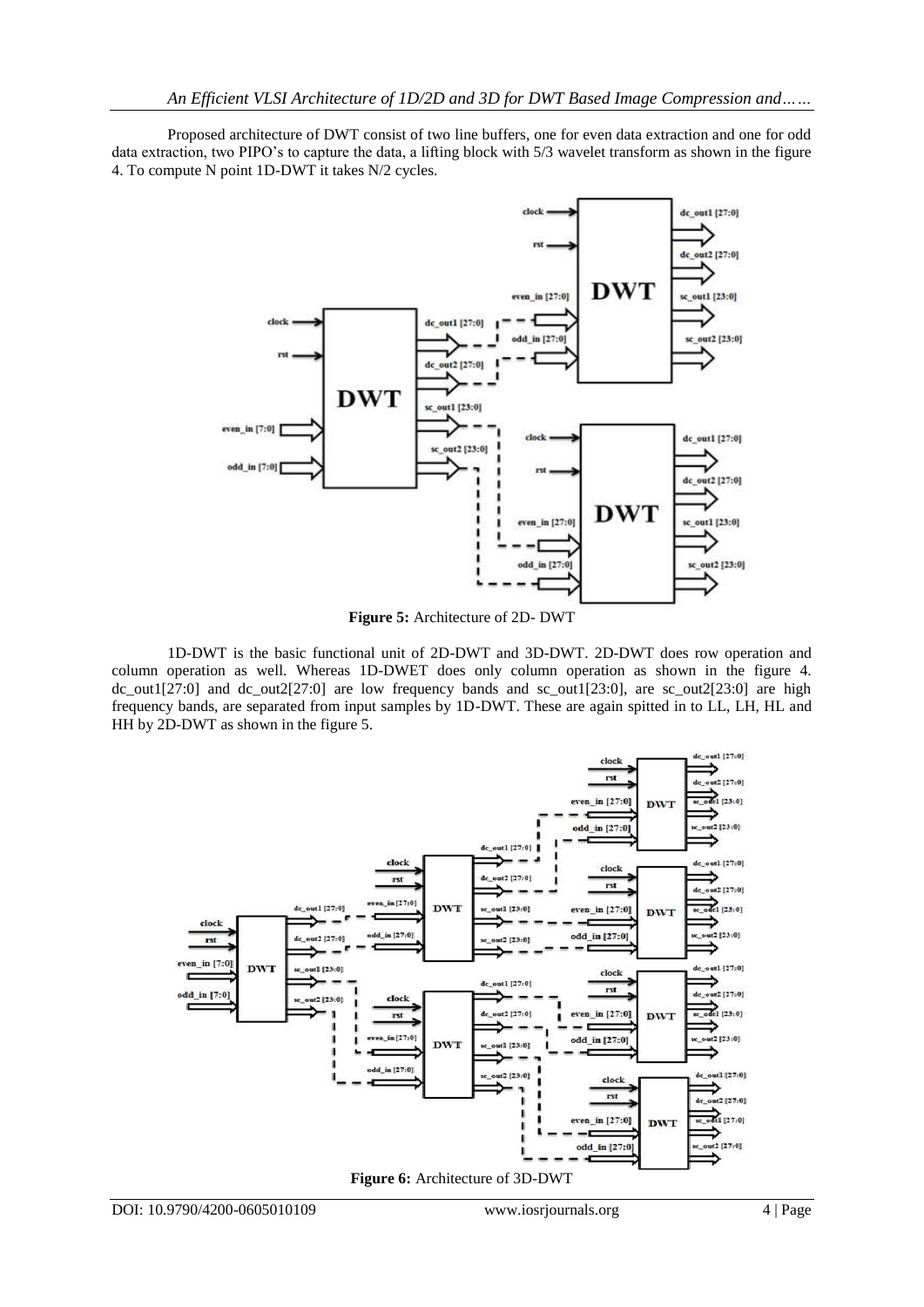Same as 2D-DWT process, the outputs of 2D-DWT is further processed and decomposes to eight cells, with one low frequency and seven high frequency bands. LL, LH, HL and HH samples are decomposed to LLL, LLH, LHL, LHH, HLL, HLH, HHL and HHH as shown in the figure 6



**Figure 7:** RTL schematic view of top 1D-DWT

As per the proposed algorithm, 1D-DWT design is modeled in Verilog HDL for 640\*480 pixels standard lena image. even\_in[7:0] and odd\_in[7:0] are the even and odd pixels, separated by the 640\*480 pixels.



**Figure 8:** RTL Schematic View of Structured 1D-DWT

DWT model is consist of FSM based line buffers, PIPO registers and lifting block, dc\_out1[27:0] and dc\_out2[27:0] are low pass values and sc\_out1[23:0] and sc\_out2[23:0] are high pass values. RTL schematic view of the DWT, using 5/3 wavelets transform is shown in the figure 7 and figure 8.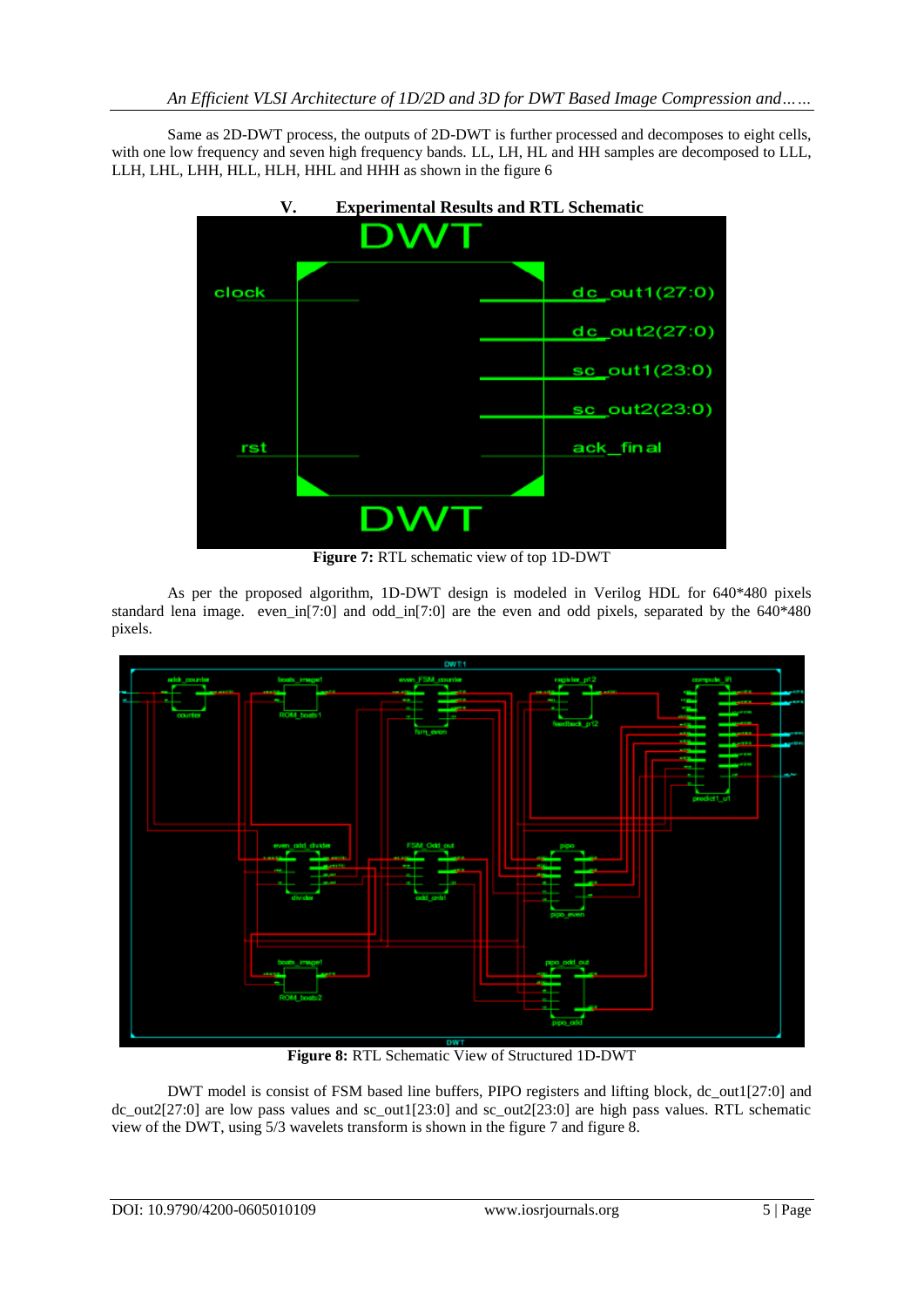

**Figure 9:** RTL schematic view of top 2D-DWT

As explained in the architecture of 2D and 3D-DWT in figure 5 and 6, 2D-DWT does the row and column operation, and splits the smaple pixels in to four frequency co-efficients as shown in th figure 9.



**Figure 10:** RTL schematic view of 3D-DWT

3D-DWT does the row and column operation, and row opration, splits the smaple pixels in to eight frequency co-efficients as shown in th figure 10.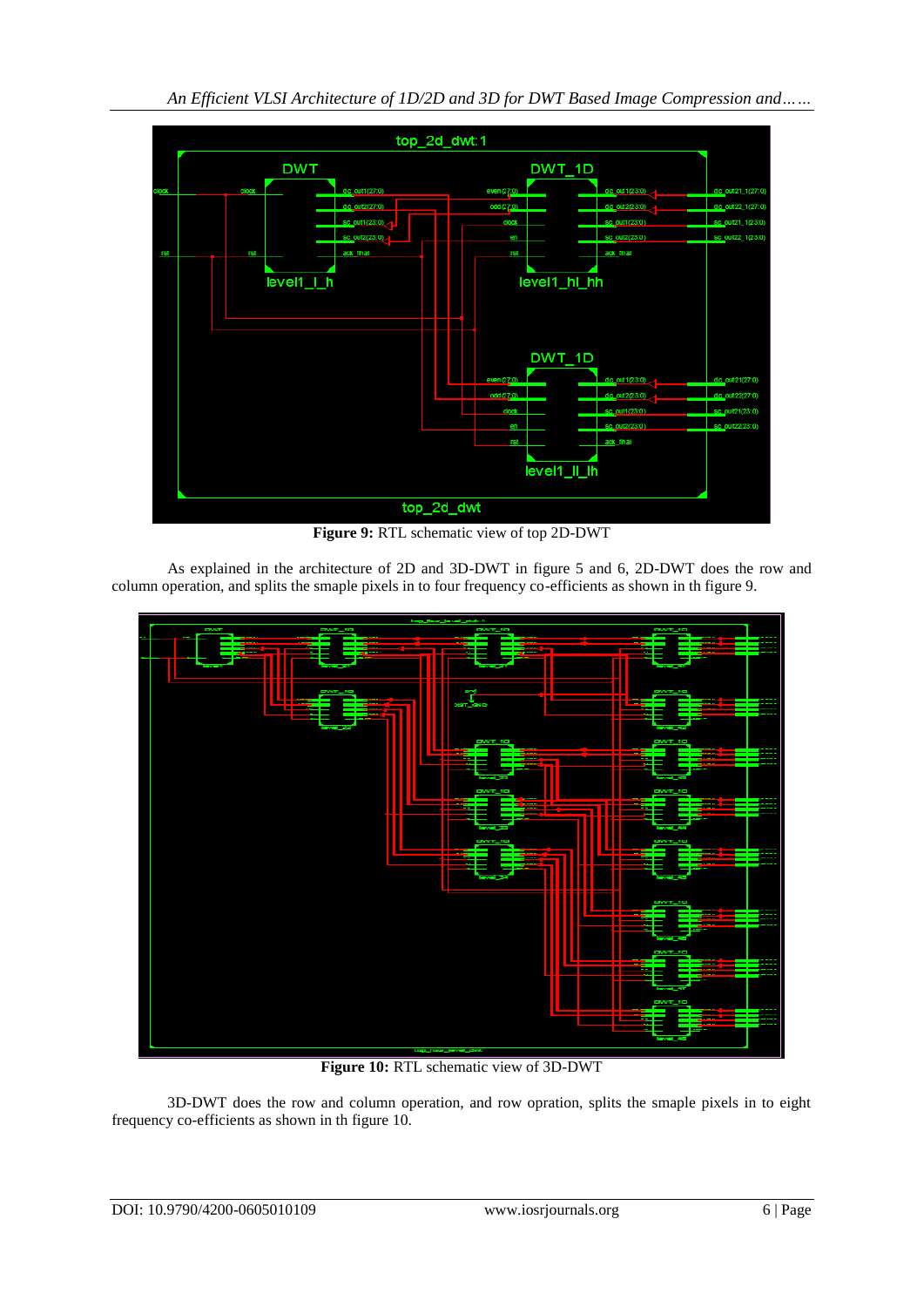

1D-DWT is the basic functional unit of 2D-DWT and 3D-DWT. 2D-DWT does row operation and column operation as well. Whereas, 1D-DWT does only column operation. These L, H are again spitted in to LL, LH, HL and HH by 2D-DWT. Same as 2D-DWT process, the outputs of 2D-DWT is further processed and decomposes to eight cells, with one low frequency and seven high frequency bands. LL, LH, HL and HH samples are decomposed to LLL, LLH, LHL, LHH, HLL, HLH, HHL and HHH as shown in the figure 4.





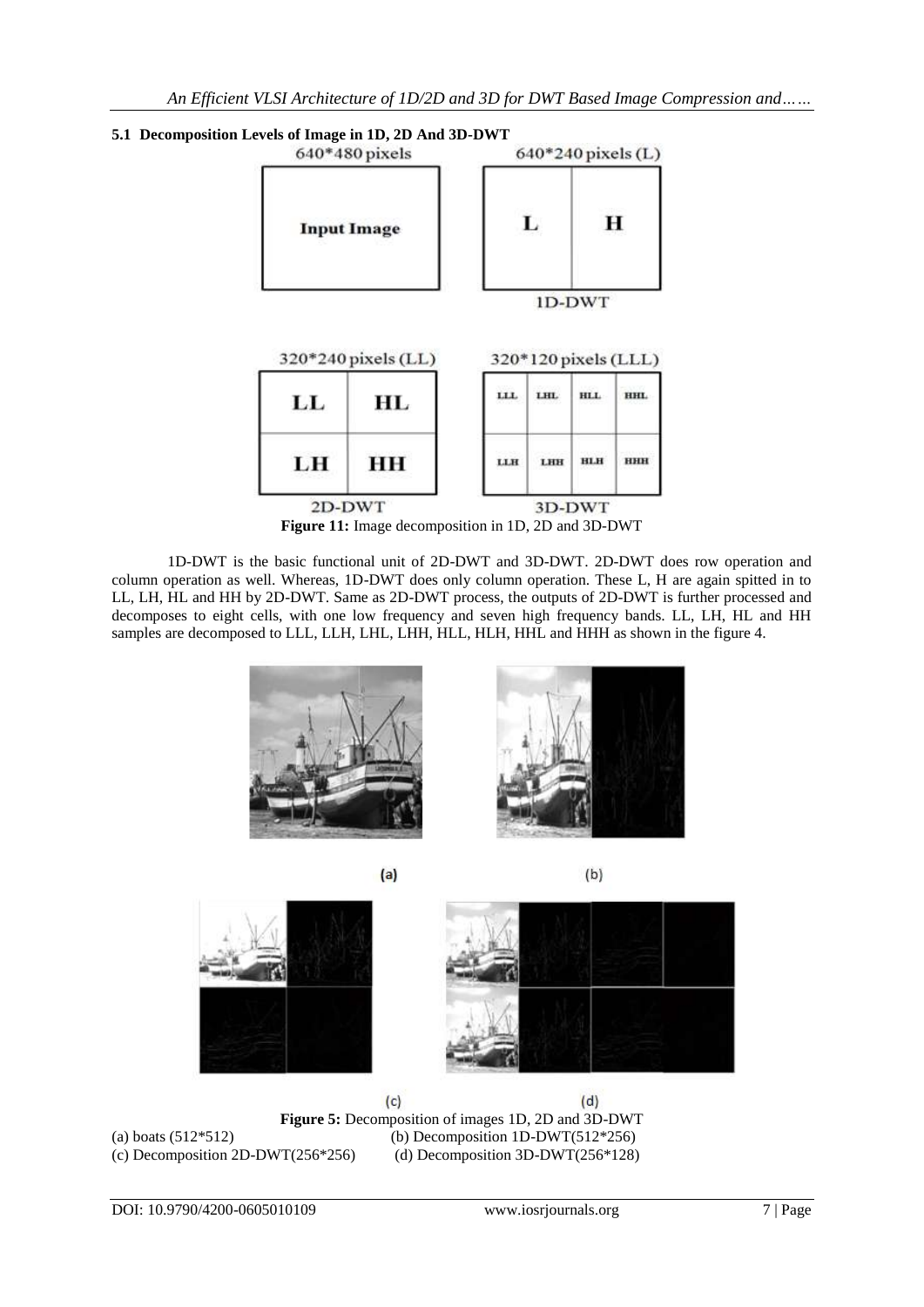| <b>Table 2:</b> Synthesis report           |                        |         |         |  |  |  |  |  |  |  |  |
|--------------------------------------------|------------------------|---------|---------|--|--|--|--|--|--|--|--|
| <b>Resources</b>                           | 1D-DWT                 | 2D-DWT  | 3D-DWT  |  |  |  |  |  |  |  |  |
| <b>Slice Logic Utilization:</b>            |                        |         |         |  |  |  |  |  |  |  |  |
| Number of Slice Registers:                 | 24                     | 244     | 244     |  |  |  |  |  |  |  |  |
| <b>Slice Logic Distribution:</b>           |                        |         |         |  |  |  |  |  |  |  |  |
| Number of LUT Flip Flop pairs used:        | 24                     | 1749    | 1749    |  |  |  |  |  |  |  |  |
| Number with an unused Flip Flop            | $\theta$               | 1505    | 1505    |  |  |  |  |  |  |  |  |
| Number with an unused LUT:                 | 24                     | 124     | 124     |  |  |  |  |  |  |  |  |
| Number of fully used LUT-FF pairs          | 0                      | 120     | 120     |  |  |  |  |  |  |  |  |
| Number of unique control sets              |                        | 18      | 18      |  |  |  |  |  |  |  |  |
| <b>IO Utilization:</b>                     |                        |         |         |  |  |  |  |  |  |  |  |
| Number of IO <sub>s</sub> :                | 34                     | 107     | 107     |  |  |  |  |  |  |  |  |
| Number of bonded IOBs:                     | 34                     | 107     | 107     |  |  |  |  |  |  |  |  |
| Timing summary:                            | 0.515ns<br>(frequency: | 3.928ns | 3.928ns |  |  |  |  |  |  |  |  |
| Clock period:                              | 1939.864MHz)           |         |         |  |  |  |  |  |  |  |  |
| Total number of paths / destination ports: | 16/16                  | 216/216 | 216/216 |  |  |  |  |  |  |  |  |

# **VI. Synthesis Report**

The synthesis results slice logic utilization, slice logic distribution and the maximum frequency of operation for the proposed architecture is shown in the table 2.

#### **6. Simulation Results**

|                                                                                                                   |        |                |        |              |            |            | HEL943m)   |               |             |        |              |                |            |                 |      |      |               |            |                   |             |     |               |            |                      |  |
|-------------------------------------------------------------------------------------------------------------------|--------|----------------|--------|--------------|------------|------------|------------|---------------|-------------|--------|--------------|----------------|------------|-----------------|------|------|---------------|------------|-------------------|-------------|-----|---------------|------------|----------------------|--|
| Narre                                                                                                             | Value  |                |        |              | <b>ME</b>  |            |            | <b>100 mg</b> |             |        |              | <b>K600 rm</b> |            |                 |      | 700m |               |            | BOO <sub>TH</sub> |             |     | <b>900 mg</b> |            |                      |  |
| $-11$                                                                                                             |        |                |        |              |            |            |            |               |             |        |              |                |            |                 |      |      |               |            |                   |             |     |               |            |                      |  |
| light roll                                                                                                        | D.     |                |        |              |            |            |            |               |             |        |              |                |            |                 |      |      |               |            |                   |             |     |               |            |                      |  |
| <b>NE</b> you're                                                                                                  | IM     |                | 281    | <b>C/B</b>   | 180        |            |            | - 31          | 182         |        | 184          |                | 180        |                 | 150  | ۰    | 183           | 189        |                   |             | вı  |               |            | <b>THE</b>           |  |
| $\frac{1}{2}$ <b>N</b> $(20.0)$                                                                                   | 379    |                | 5N     | (6)          | hai        |            | h.         |               | 143         |        |              | $-174$         | 164        |                 | tiki |      | 48.3          |            | 189               |             |     |               | 69         | 141                  |  |
| $\blacktriangleright$ $\blacksquare$ $\rightharpoonup$ $\uparrow$                                                 | 141    |                | 176    | EBO          | 187        |            |            | 40            |             | 334    |              | 300            | 290        |                 | ш    |      | <b>Leg</b>    |            |                   | <b>ISL</b>  |     |               | 594        | 190                  |  |
| in act.                                                                                                           |        |                |        |              |            |            |            |               |             |        |              |                |            |                 |      |      |               |            |                   |             |     |               |            |                      |  |
| $\rightarrow$ M $(10.0)$                                                                                          | 180    | $+111$         |        | 1.79         | ĦТ         | <b>TOP</b> |            |               | <b>TES</b>  |        |              |                |            | <b>BST</b>      |      |      |               | 194        |                   | 190         | 291 | 792           |            | 133                  |  |
| $- 44.12241$                                                                                                      | 179    | 170            |        | <b>LBO</b>   |            |            | 182        |               | 194         | 187    |              | l M            | <b>LES</b> | HB <sub>3</sub> |      | Ho-  |               |            |                   | 189         |     |               | i 64       | 190                  |  |
| le art fruit                                                                                                      |        |                |        |              |            |            |            |               |             |        |              |                |            |                 |      |      |               |            |                   |             |     |               |            |                      |  |
| > W 10:0                                                                                                          | 203    |                |        |              |            |            |            |               |             |        |              |                | 203        |                 |      |      |               |            |                   |             |     |               |            |                      |  |
| $\blacktriangleright$ $\blacksquare$ $\blacksquare$                                                               |        |                |        |              |            |            |            |               |             |        |              |                |            |                 |      |      |               |            |                   |             |     |               |            |                      |  |
| $\blacktriangleright$ <b>N</b> 1530                                                                               | 2394   |                |        |              |            |            |            |               |             |        |              |                | 394        |                 |      |      |               |            |                   |             |     |               |            |                      |  |
| $\rightarrow$ $\frac{m}{2}$ p0.23.343                                                                             | $-204$ | <b>COLLEGE</b> | $-369$ | $-300$       |            | $-34$      | 391        | -396          |             | $-300$ | $-400$       |                | -384       |                 | 40   |      | $-387$        | 400        |                   | 423         |     | 48            | m          | 1448<br>$-415$       |  |
| $\blacktriangleright$ $\blacksquare$ of $\omega$ and $\uparrow$ 300                                               | $-300$ |                | 391    | $-200$       | 391        |            | <b>SKE</b> | <b>ODR</b>    | $-395$      |        | -399         | 300            |            | 3%              |      |      | <b>OUT</b>    |            | תנ                | <b>HOLD</b> |     | 413           | $-0.7$     | нU                   |  |
| $\blacktriangleright$ $\blacksquare$ pd. out 25301                                                                | $-201$ |                | -36    | -30          | 134        |            | - 141      | a.            | <b>City</b> |        | $-0.0$       | -lin           |            | 46              |      |      | -37           | ent        |                   | ЭÚ          |     |               | $-114$     | <b>HIS</b>           |  |
| <b>M</b> ut out 210                                                                                               | 329    |                | 325    | 233          | 223        |            | 121        | 134           | 226         |        | 1208         | 206            |            | 323             | CG.  |      | 337           |            | 04                |             |     | 17            |            | 340                  |  |
| $\blacktriangleright$ $\blacksquare$ of $1230$                                                                    | 322    |                | 222    | 223          | 224        |            | 223        | 'nл           |             | 227    |              | 12             |            | 227             | bм   |      | 227           |            | ÌЭE               | 235         |     | 10E           | 220        | 237                  |  |
| <b>M</b> dc est(27.0)                                                                                             | $-463$ |                | $-450$ | <b>Teles</b> | $-60$      |            | 451        | HK1           | -64         |        | $-459$       | $+$            |            | 455             | m.   |      | 480           |            | Uτ                | 10,000      |     | 475           | 当作         | 1479                 |  |
| <b>W</b> dc.set2(2) 将                                                                                             | $-480$ |                | $+6$   | ÷.           | <b>AGE</b> |            | $\sim$     | ùБ            | $-1$        |        | <b>Septi</b> | m              |            | $\rightarrow$   |      |      | $\frac{1}{2}$ | <b>SPR</b> |                   | $+15$       |     |               | esi i      | $\rightarrow \infty$ |  |
| <b>W</b> at autit210                                                                                              | 148    |                |        | a            |            |            | 100        | w             |             |        | <b>LBO</b>   |                |            | 195             | ka   |      | 194           |            | sс                | 196         |     |               | <b>Jua</b> | 394                  |  |
| $\blacktriangleright$ $\blacksquare$ $\times$ $\uparrow$ $\downarrow$ $\uparrow$ $\uparrow$ $\uparrow$ $\uparrow$ | 1,68   |                |        | œ            |            |            | 150        |               | 185         |        | $-130$       |                | 193        |                 |      | 54   | 135           | 293        |                   | 198         | 207 |               | 203        | 327                  |  |
|                                                                                                                   |        |                |        |              |            |            |            |               |             |        |              |                |            |                 |      |      |               |            |                   |             |     |               |            |                      |  |

**Figure 12:** Simulation Results of 1D-DWT

Simulation result of lifting block is shown in the figure 8. Clock, reset and enable are the control inputs of the design and xe1[7:0], xe2[7:0], xe3[7:0] are input even pixels and xo1[7:0], xo2[7:0] are input odd pixels. "a" and "b" are the lifting co-efficient. Ack\_even and ack\_odd are the triggering signal for lifting block.

P1\_out1[18:0], P1\_out2[18:0], U1\_out140:0] and U1\_out2[40:0] are predict and update function from which detailed co-efficient dc\_out1[27:0], dc\_out2[27:0], and significance co-efficient sc\_out1[23:0], sc  $out2[23:0]$  are evaluated, where 'k' is a scaling co-efficient.

#### **VII. Conclusion**

We have proposed high speed 5/3 DWT architecture for image compression. A Verilog model of 1D, 2D and 3D-DWT has been developed targeting FPGA design. Synthesis results on Xilinx Spartan6-Lower Power XC6SLX4L FPGA implementation shows a frequency of 1939.864MHz for 1D-DWT and 254.58MHz for 4 level 2D-DWT. The architecture has been verified for fast computing and simple control flow.

#### **References**

- [1] Kishore Andra, Chaitali Chakrabarti and Tinku Acharya, "A VLSI Architecture for Lifting-Based Forward and Inverse Wavelet Transform" IEEE Transaction on signal processing , VOL. 50, NO. 4, pp.966-977,
- [2] Tze-Yun Sung Hsi-Chin Hsin Yaw-Shih Shieh and Chun-Wang Yu "Low-Power Multiplier less 2-D DWT and IDWT Architectures Using 4-tap Daubechies Filters", Seventh International Conference on Parallel and Distributed Computing, Applications and Technologies,10-10 December 2006.
- [3] Abdullah AL Muhit, Md. Shabiul Islam and Masuri Othman "VLSI Implementation of Discrete Wavelet Transform (DWT) for Image Compression", 2nd International Conference on Autonomous Robots and Agents, 13-15 December 2004 .
- [4] Motra.A.S. Bora.P.K. and Chakrabarti.I. "An efficient hardware implementation of DWT and IDWT",Conference on Convergent Technologies for Asia-Pacific Region, 15-17 October 2003.